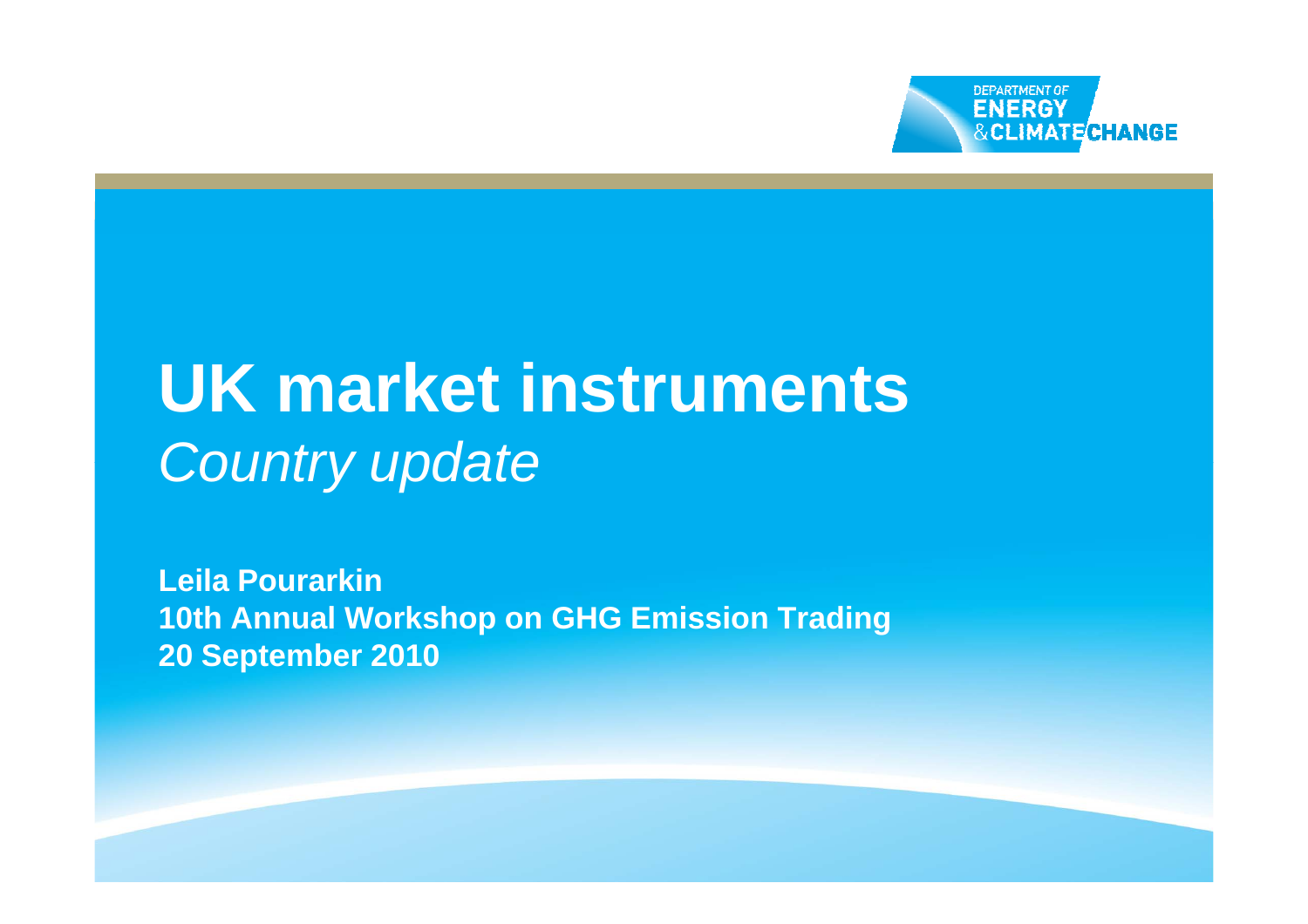



## **1. UK market-based policies – lessons learned**

**2. Priorities going forward**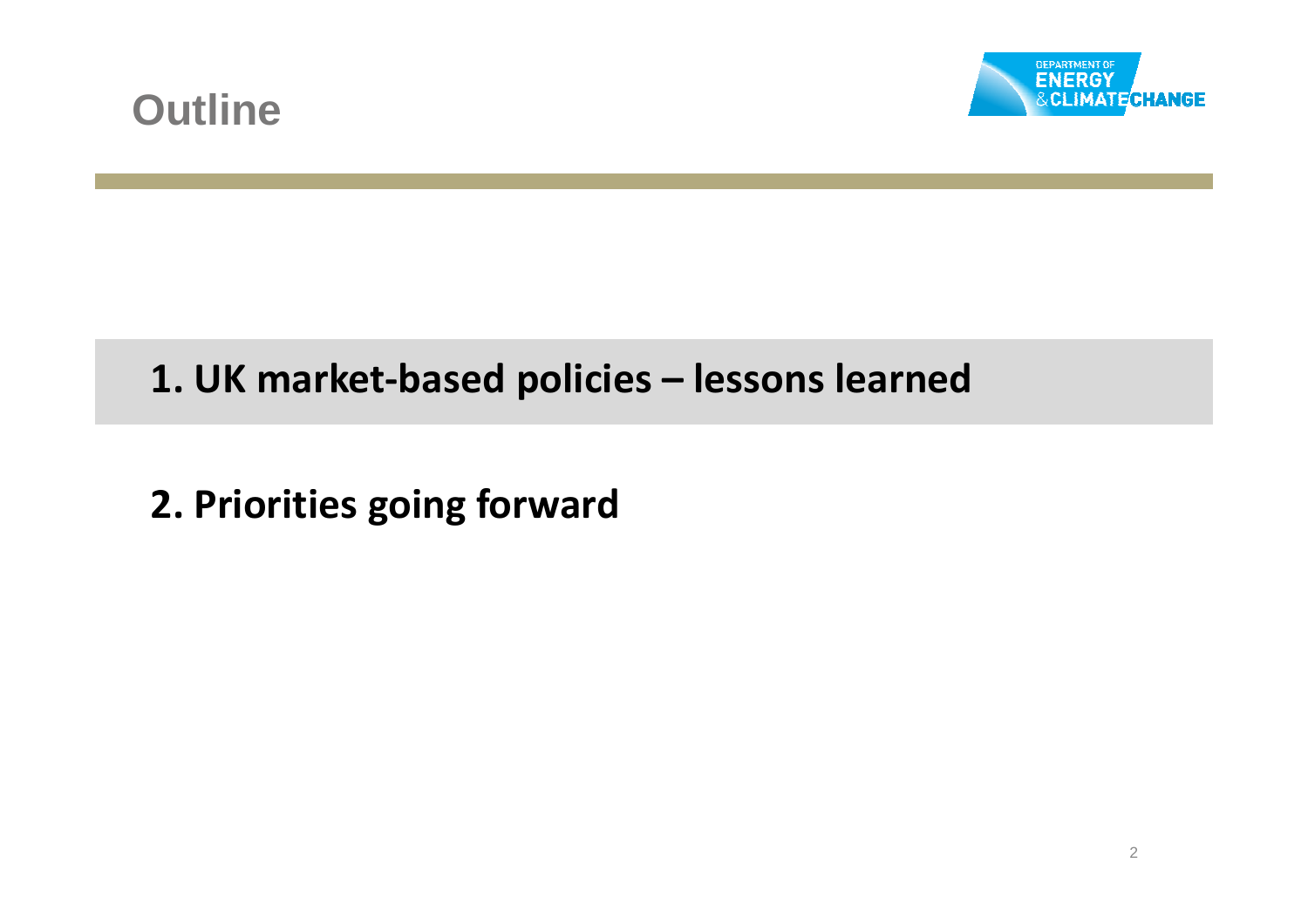## **The UK climate change policy framework has evolved over the past 10 years**



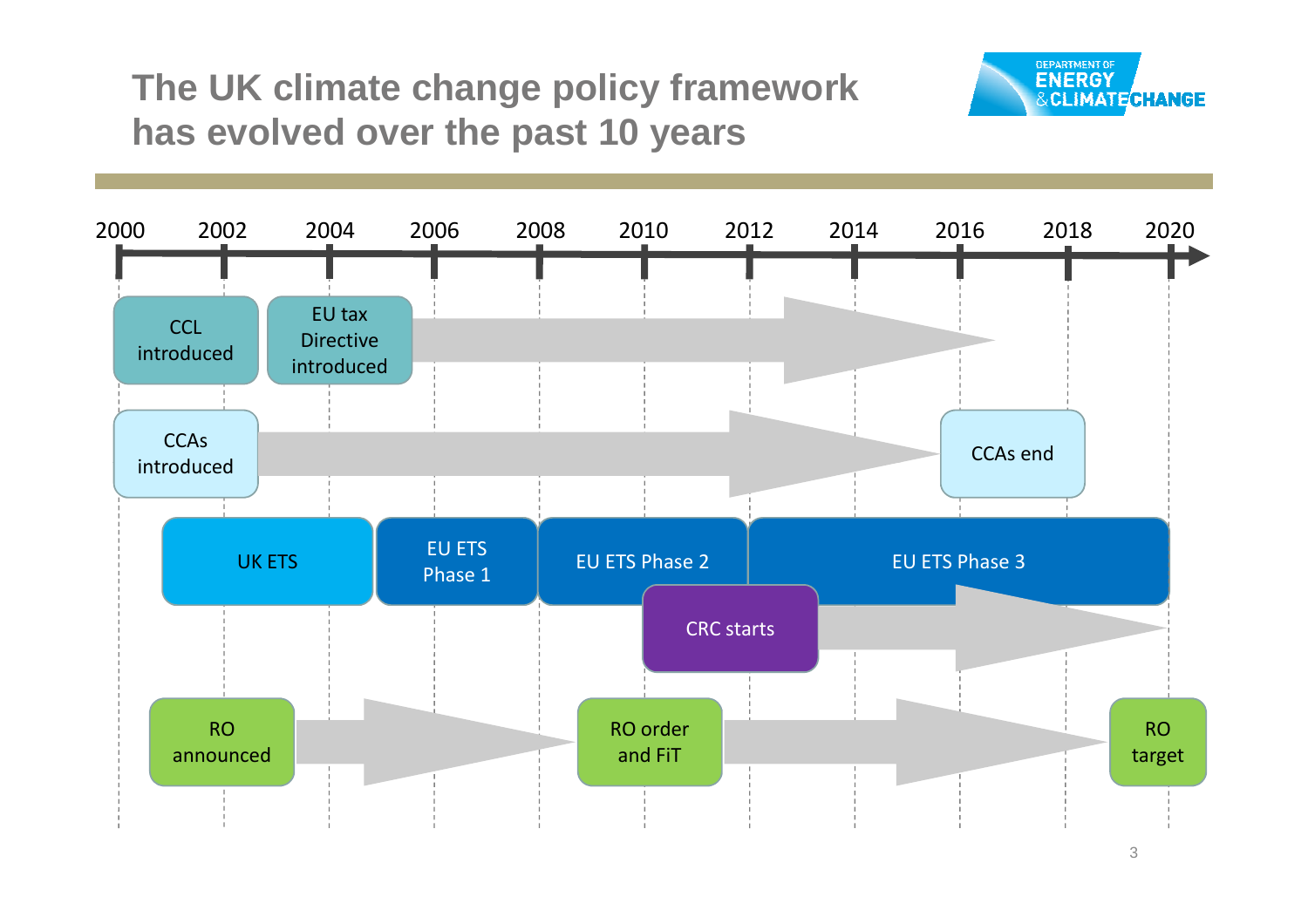**UK policies have been designed to address three main market failures**



| Lack of carbon price                | <b>Lack of investment in</b><br>clean technologies         | <b>Lack of behavioural</b><br>change           |
|-------------------------------------|------------------------------------------------------------|------------------------------------------------|
| <b>CCL</b><br>(Climate Change Levy) |                                                            | <b>CCA</b><br>(Climate Change<br>Agreements)   |
| <b>UK ETS</b>                       |                                                            | <b>CRC</b><br>(Carbon Reduction<br>Commitment) |
| <b>EU ETS</b>                       |                                                            |                                                |
|                                     | <b>RO</b><br>(Renewables Obligation)<br>and Feed-in-Tariff |                                                |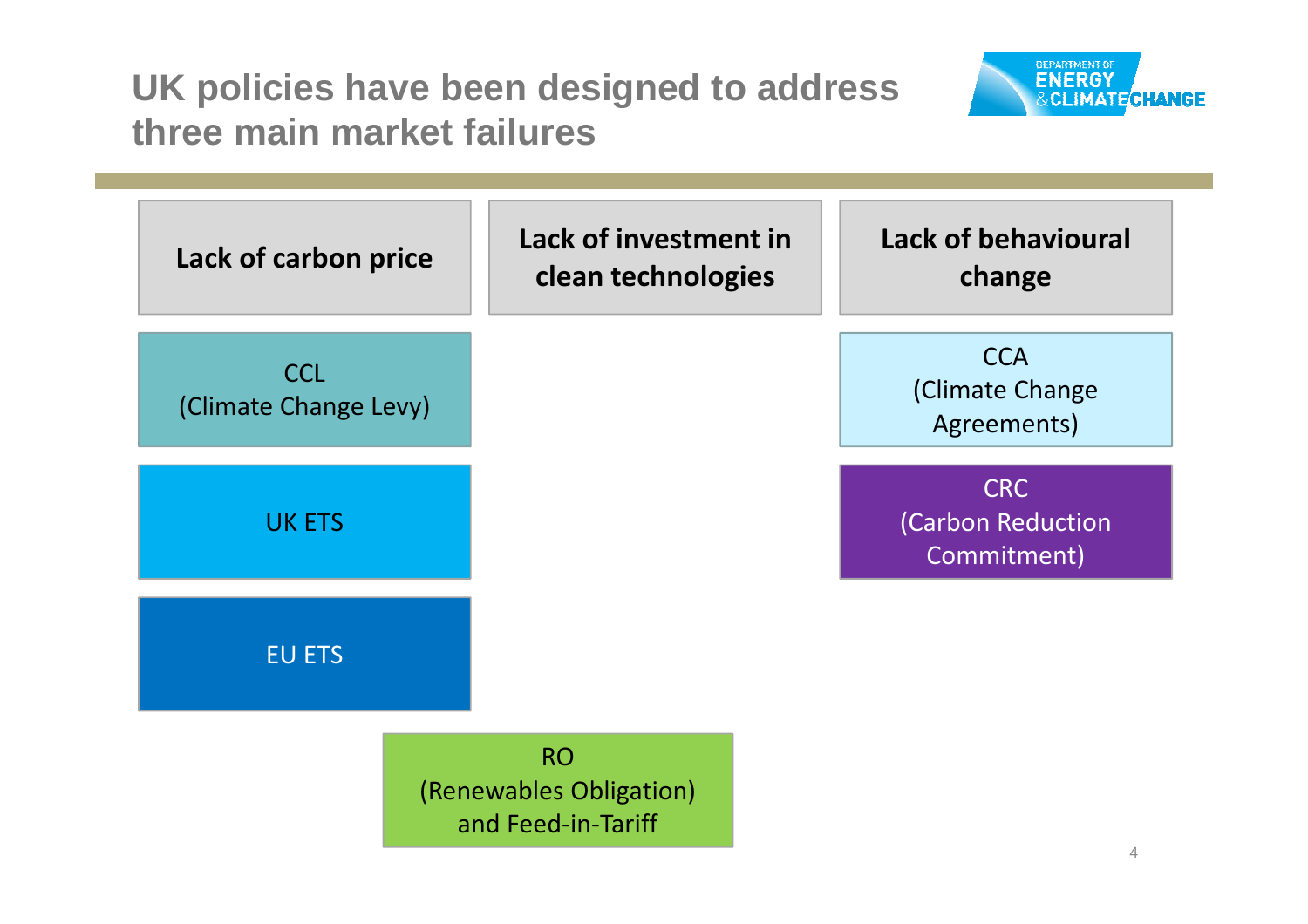#### **Over a past 10 years, we have learned a number of lessons**



| $\overline{\mathbf{1}}$ | Have a clear view on what the scheme should achieve and ensure that the right<br>emissions/firms are targeted |
|-------------------------|---------------------------------------------------------------------------------------------------------------|
| $\overline{2}$          | Make sure you have accurate data for compliance purposes, with MRV the key so<br><b>SUCCESS</b>               |
| $\overline{\mathbf{3}}$ | Once you have the data, setting the ambition of the scheme is crucial. It may take time<br>to get it right    |
| 4                       | Engage actively and constructively with industry so that your scheme will work well in<br>practice            |
| 5                       | Setting up schemes can be resource intensive, governance can be outsourced                                    |
| 6                       | Prior to an international agreement, your policy may have an impact on industry<br>competitiveness            |
| $\overline{\mathbf{7}}$ | When designing schemes, its good to 'future proof' them                                                       |
| 8                       | Finally, build in some flexibility in the scheme to make improvements over time                               |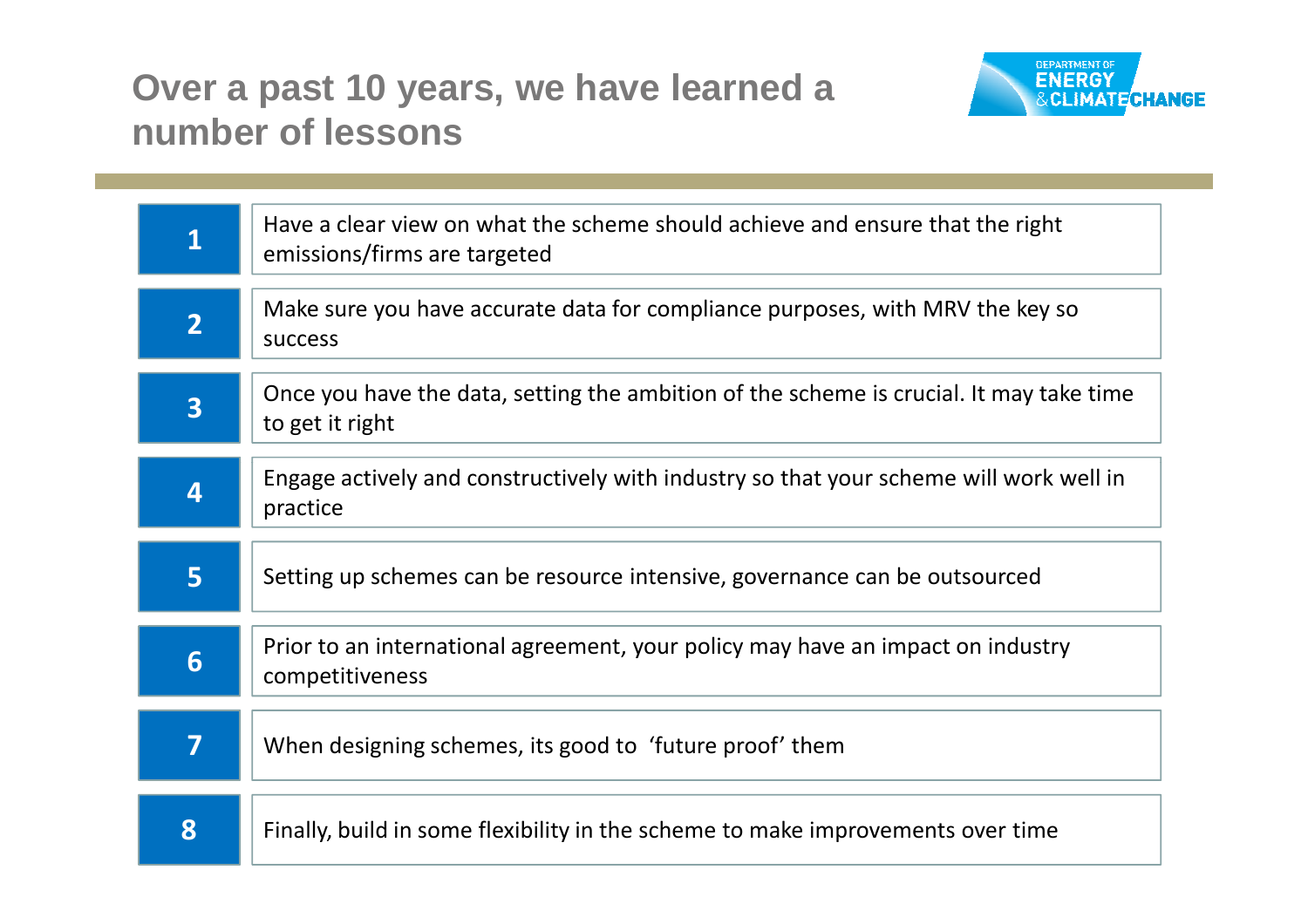



# **1. UK market-based policies – lessons learned**

**2. Priorities going forward**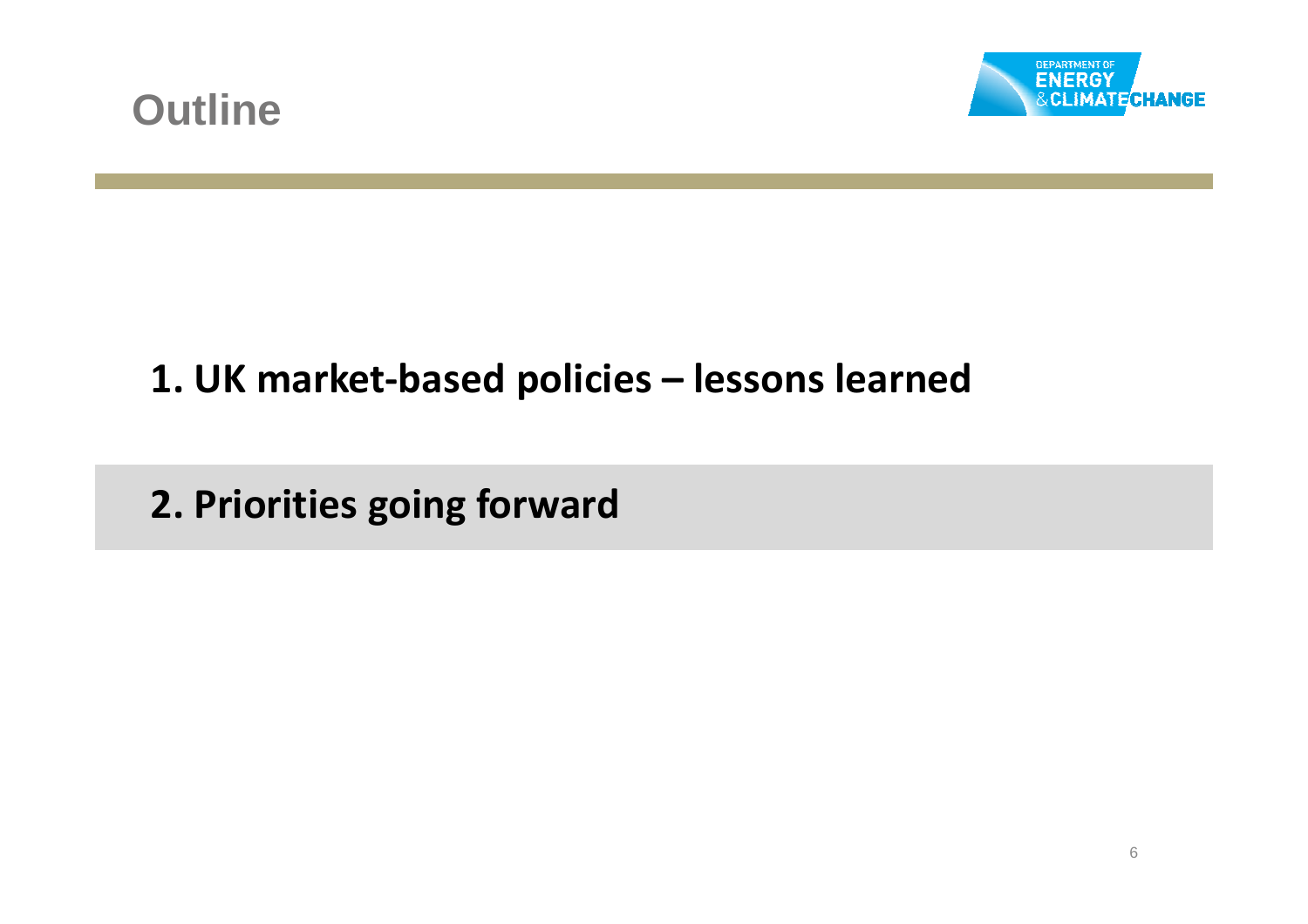**UK priorities domestically and in the EU**



- Become the 'Greenest Government ever', as announced by UK Prime Minister David Cameron
- Increase emissions reduction ambition EU move to 30%
	- − The current carbon price is not sufficiently strong to deliver the investment required to move the EU to a low carbon economy.
	- − This would deliver greater innovation, government revenues, green jobs, air quality benefits and carbon market finance.
	- − The market needs increased certainty, and a lower ETS cap would deliver this.
	- − The risks to competitiveness are limited to a small number of energy intensive sectors. In the UK, we are working closely with those sectors exposed to increased costs on how best to minimise the impacts and maximise the benefits from a low carbon transition.

**Targets need to be tightened if we want to deliver a low carbon economy**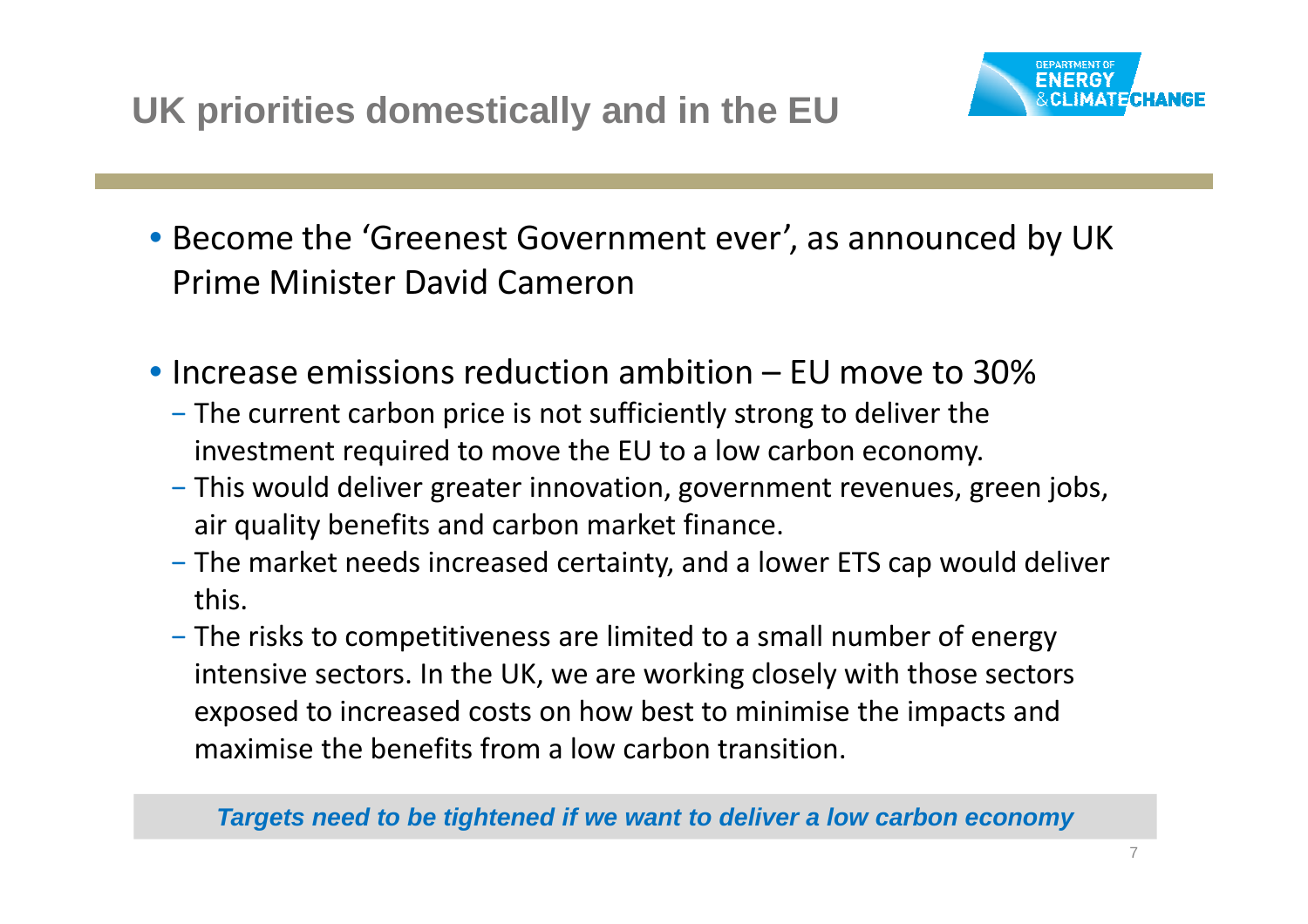

- Demonstrate progress at UNFCCC Cancun meeting, building on the progress made in Copenhagen
- Reform the CDM and creation of new large scale 'sectoral' mechanisms to support enhance mitigation action
- Reach an international agreement on alternative options for HFC-23
- Promote bottom-up action to expand ETSs and test sectoral mechanisms, building capacity to encourage domestic mitigation in developing countries